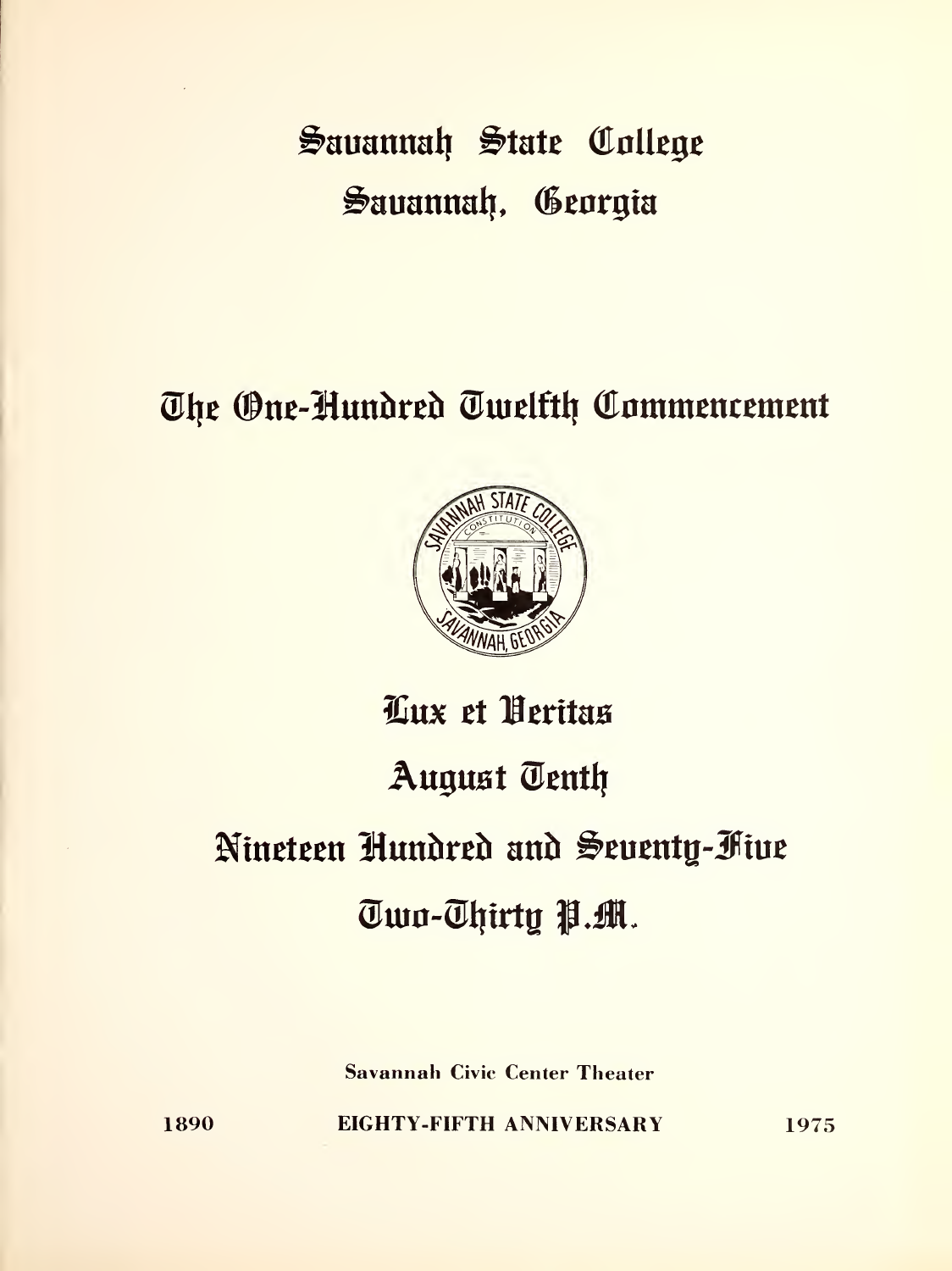# **Order of Procession**

THE CHIEF MARSHAL THE CLASS MARSHALS CANDIDATES FOR THE BACCALAUREATE DEGREE CANDIDATES FOR THE MASTERS DEGREE INSTRUCTORS OF THE COLLEGE ASSISTANT PROFESSORS OF THE COLLEGE ASSOCIATE PROFESSORS OF THE COLLEGE PROFESSORS OF THE COLLEGE PROFESSORS EMERITI THE PRESIDENTIAL PARTY

#### THE SIGNIFICANCE OF THE ACADEMIC MACE AND THE OFFICIAL MEDALLION

Observing the centuries.old convocation procedures, each Marshal in the Savannah State College Academic Procession carries an official mace which is indicative of the power, dignity, and magisterium vested in the College. The mace is a clubshaped staff which originated in the Middle Ages as a weapon. Eventually, it gained a ceremonial character and is presently employed most often by legislative forums and academic enterprises.

The official mace of Savannah State College was designed and made from mahogany wood by Mr. Ernest S. Brown, Instructor of Industrial Arts. Dr. Lester B. Johnson, Head of the Department of Engineering Technology, designed and built the Mace Stand.

It is significant to note that the mace bears the official seal of the College and the motto of President Prince A. Jackson, Jr., "Lux Et Veritas" ("Light and Truth"), which is his conception of what Savannah State College should be, must be, and is to all individuals associated with her. Dr. Jackson also wears a silver medallion which bears the official seal of the College and symbolizes the Office of the President.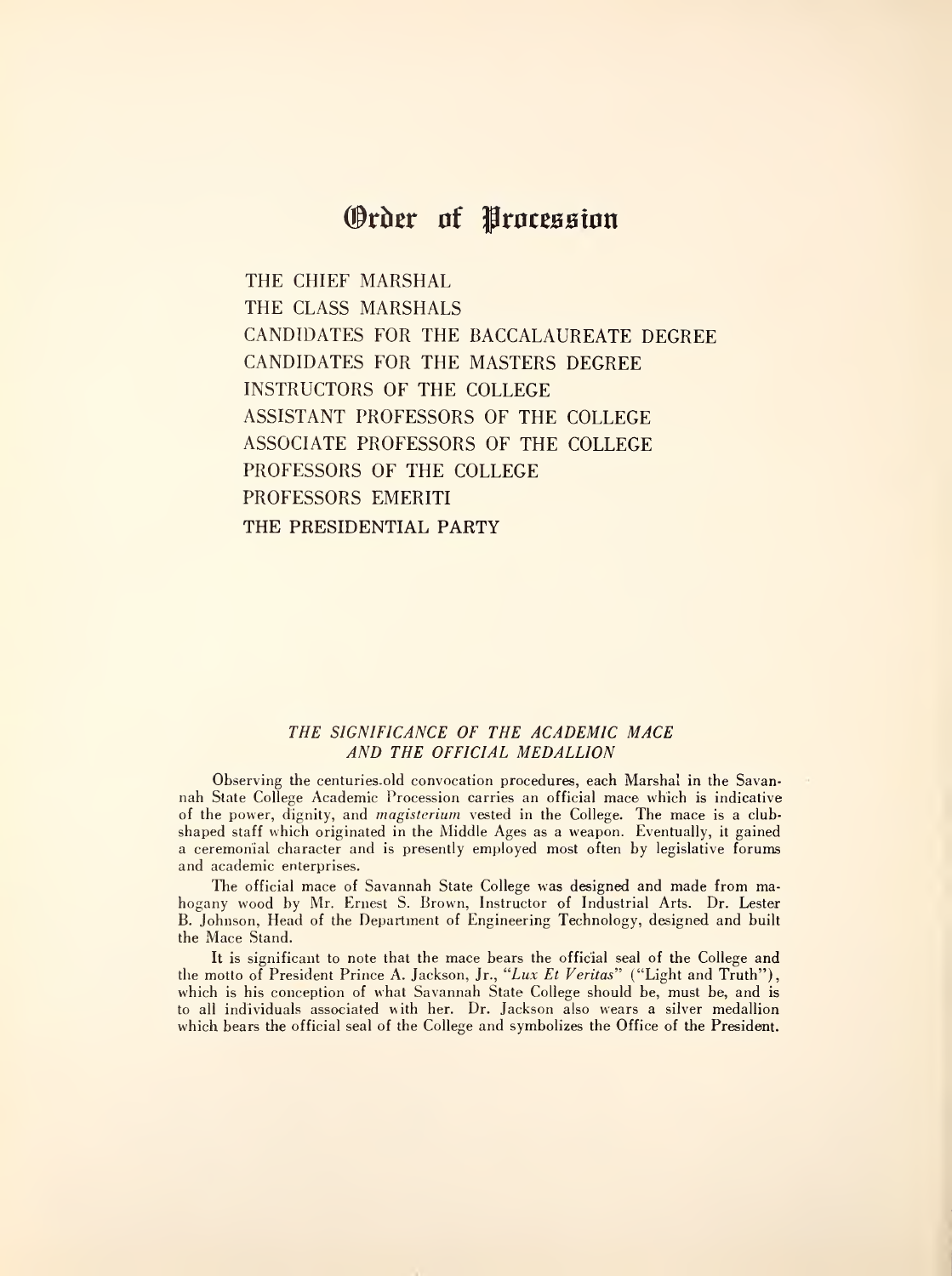

hereby confers upon

*Machelor of Science* the degree of

 $\mathbf{H}$ 

in consideration of the satisfactory completion of the course prescribed together with all the rights, privileges and honors pertaining thereto by the Faculty of this College.

In Witness Whereof the undersigned have affixed their names and the seal of the College of Suvannah, Georgia, on the tenth duy of August, 1975.

Blory 1. Keyro . J.



mommed President, Savannah State College Prince Jacksonh.

Registrar of the College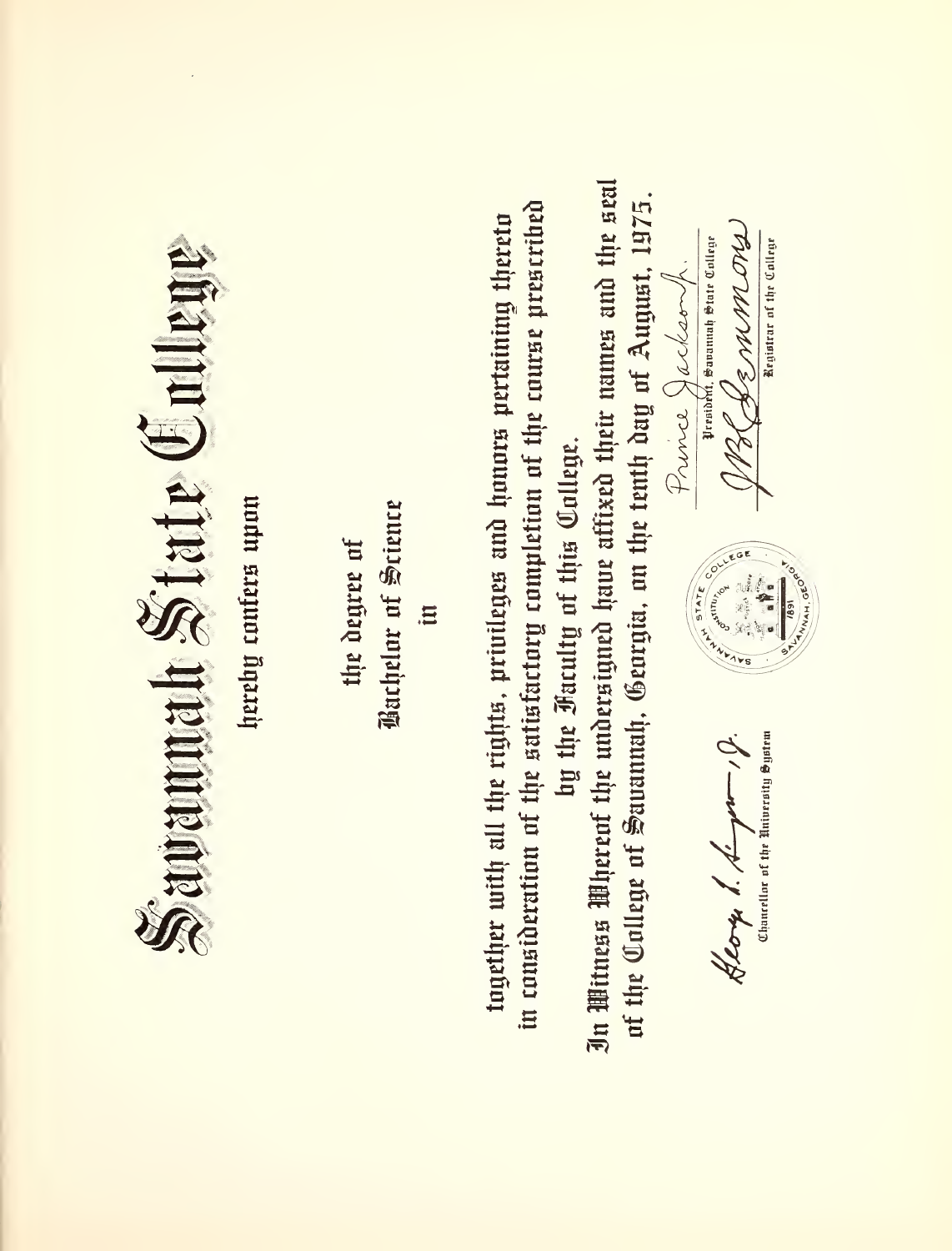Savantah State Culleye & Armahamy State Cul together with all the rights, privileges and honors appertatining thereto in consideration of the satisfactorg In Mitness Thereof the undersigned have affixed their names and the seals of the Colleges Prince A Jackbart, Deorge L. Le pront 18.<br>Freceivent Sourmany State College Chancelor of the Huiversite Sonton at Sauannah, Georgia, this thirteenth day of August, 1975. completion of the course prescribed by the Faculties of these Colleges Master of Cduration the degree of 11位 Stemme 22 Part They is Ashmore Persident gemstrong State College

 $\mathcal{U} \mathcal{H} \mathcal{B} \mathcal{L} \mathcal{S} \mathcal{M} \mathcal{M} \mathcal{M} \mathcal{L} \mathcal{M} \mathcal{L} \mathcal{M} \mathcal{L} \mathcal{M} \mathcal{L} \mathcal{L} \mathcal{L} \mathcal{L} \mathcal{L} \mathcal{L} \mathcal{L} \mathcal{L} \mathcal{L} \mathcal{L} \mathcal{L} \mathcal{L} \mathcal{L} \mathcal{L} \mathcal{L} \mathcal{L} \mathcal{L} \mathcal{L} \mathcal{L} \mathcal{L} \mathcal{L} \mathcal{L} \mathcal{$ 

Lossiph V adams Associate Denn for Graduate Studies



Registrae of the College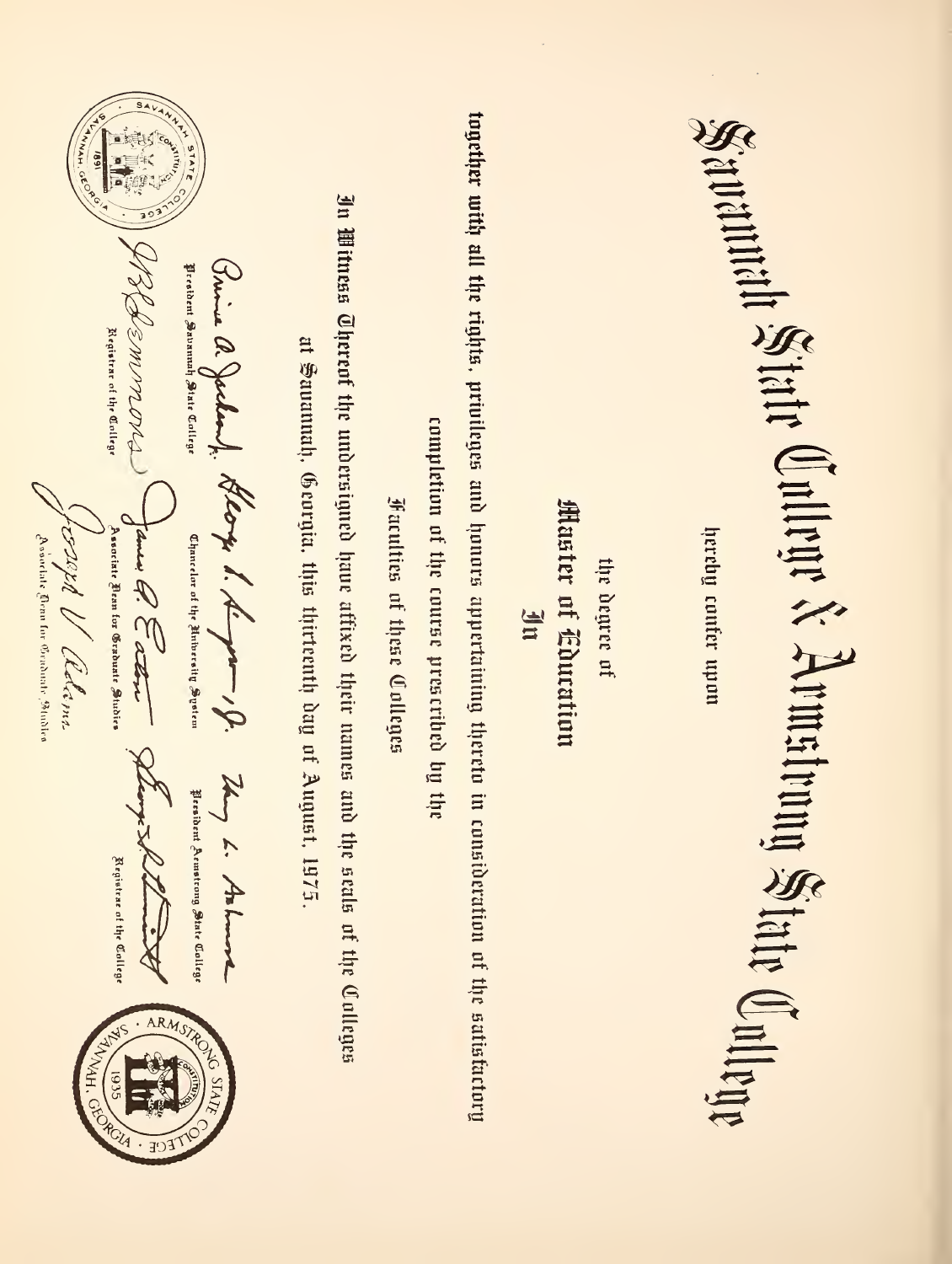## SAVANNAH STATE COLLEGE HONOR GRADUATES AUGUST 10, <sup>1975</sup>

SUMMA CUM LAUDE (3.750 to 4.000)

Joyce Lorraine Coney (Mathematics)

David Lawrence Hamilton (Chemistry)

#### MAGNA CUM LAUDE (3.400 to 3.749)

Merita Howard (Accounting)

Altamont Michael Howell (Accounting)

Burma J. Ruth Health, Physical Education and Recreation

> Dannette Taylor (Mathematics)

Sandra M. Hunter Young (Mathematics)

#### CUM LAUDE (3.000 to 3.399)

James Nelson Geter (General Business Administration)

> Sandra Harrington (Elementary Education)

Clinton Earl Kent (General Business Administration)

> Marilyn Dianne Odom (Accounting)

Margaret Ann Roberts (Elementary Education)

Levoin Elaine Stewart (Accounting)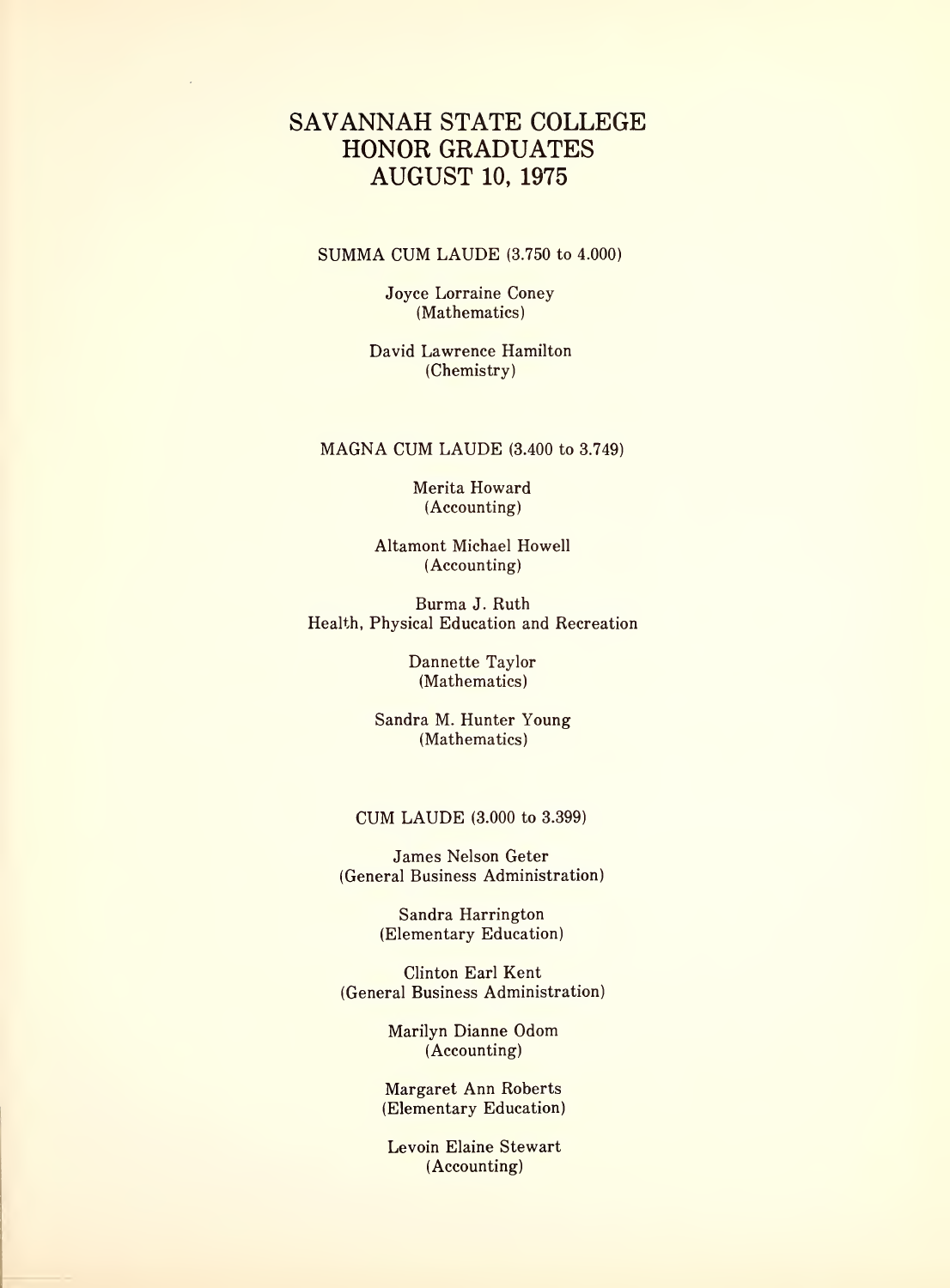Digitized by the Internet Archive in 2012 with funding from LYRASIS Members and Sloan Foundation

http://www.archive.org/details/onehundredtwelft75sava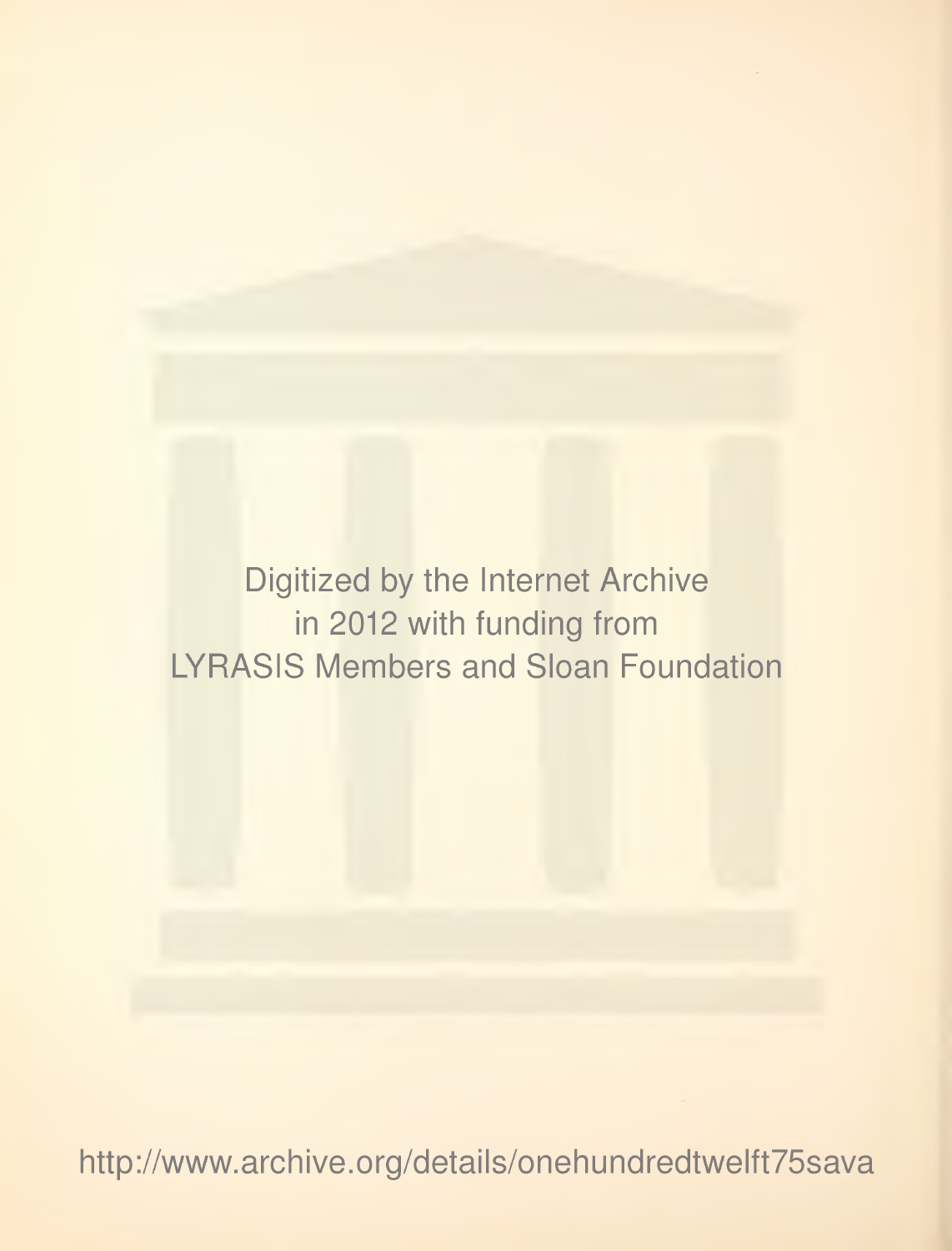# Award of Appreciation

VIRGIL V. MCGEE, B.S. Commander, United States Navy Professor and Chairman, Division of Naval Sciences

You have provided outstanding leadership in all of your assignments at sea and ashore. Indeed, you were an outstanding student leader at Tennessee State University and you served with distinction as <sup>a</sup> division officer aboard the aircraft carrier USS Leyte. As Commanding Officer of the NROTC, you made it one of the strongest programs at Savannah State College. An intensive dedication to service and excellence has imprinted an indelible debt of gratitude and appreciation to you from all members of the College Family.

With abiding respect we pray, as you depart, Benedicat vos omnipotens Deus, Pater, et Filius, et Spiritus Sanctus.

> Given on the tenth day of August anno Domini MCMLXXV SAVANNAH STATE COLLEGE Prince A. Jackson, Jr., Ph.D., President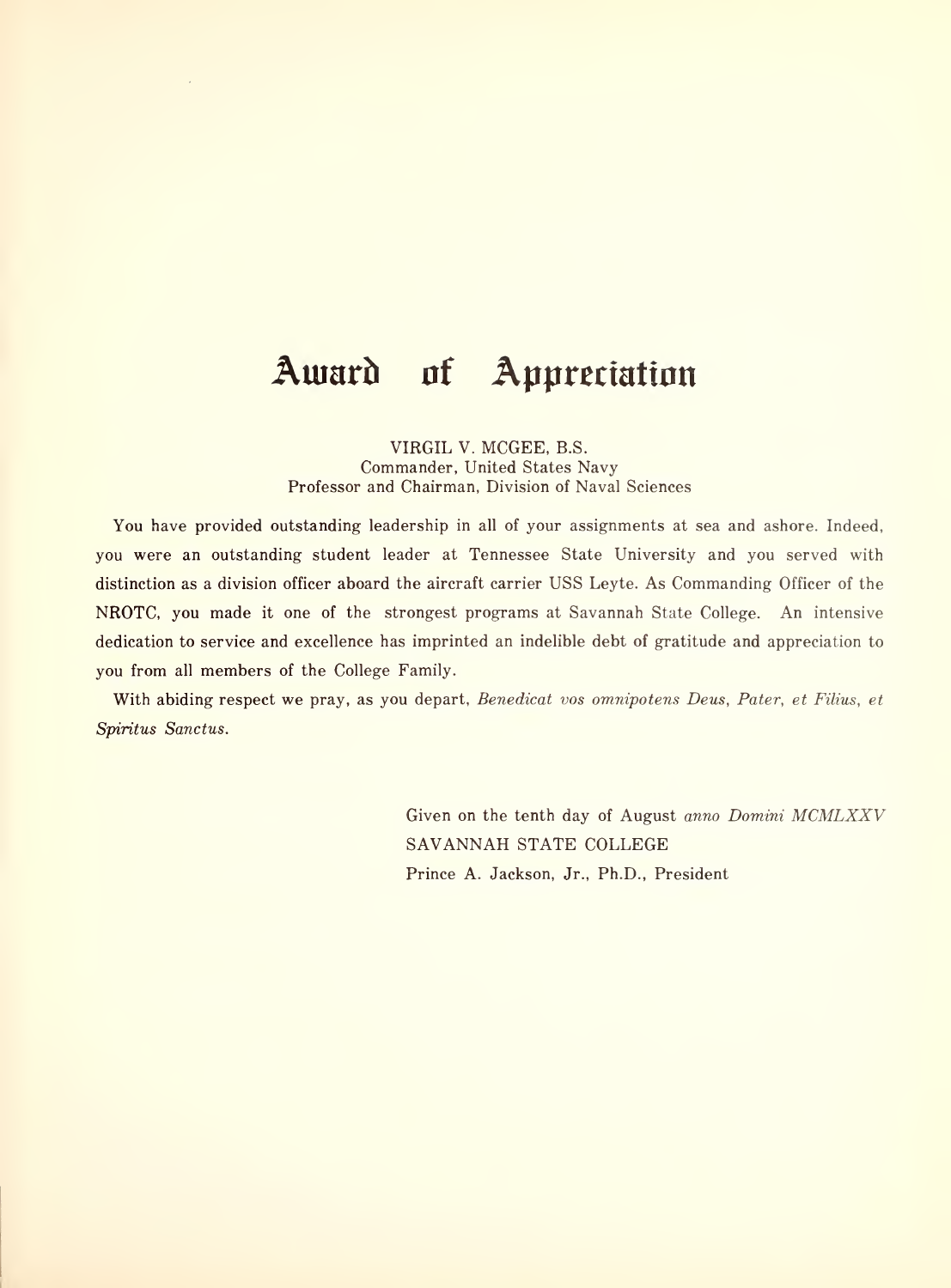# ORDER OF EXERCISES

| Coleridge A. Braithwaite, Ed.D., Organist                                                                                              |
|----------------------------------------------------------------------------------------------------------------------------------------|
| <b>Assistant Dean of Students</b><br>Savannah State College<br>and Pastor, Asbury United Methodist Church                              |
| <b>Upward Bound Chorus</b><br>William L. Anderson, Conductor<br>Elizabeth Albright, Accompanist                                        |
| INTRODUCTION OF THE SPEAKER  Prince A. Jackson, Jr., Ph.D., President                                                                  |
| Georgia State Representative, District 34<br>Chairman, Georgia Legislative Black Caucus                                                |
| <b>Upward Bound Chorus</b>                                                                                                             |
| PRESENTATION OF CANDIDATES FOR THE BACCALAUREATE DEGREES:                                                                              |
| Assisted by the Dean of the College, Thomas H. Byers, Ph.D.                                                                            |
| President, Savannah State College National Alumni Association<br>Washington, D.C.                                                      |
| PRESENTATION OF N.R.O.T.C. CANDIDATES FOR COMMISSIONCommander Virgil V. McGee<br>Commanding Officer, Savannah State College N.R.O.T.C. |
|                                                                                                                                        |
| "Veni Sancte Spiritus"  The Reverend Samuel Williams<br><b>PRAYER FOR THE NEW OFFICERS:</b><br>M. Div., College Minister               |
|                                                                                                                                        |
| ANNOUNCEMENTS                                                                                                                          |
| SAVANNAH STATE COLLEGE HYMN                                                                                                            |
|                                                                                                                                        |
| THREE-FOLD AMEN                                                                                                                        |
| * The audience is requested to remain seated.<br>and the state of the state of the state of                                            |

\*\* The audience is requested to remain seated until the procession has exited.

 $\ddot{\phantom{1}}$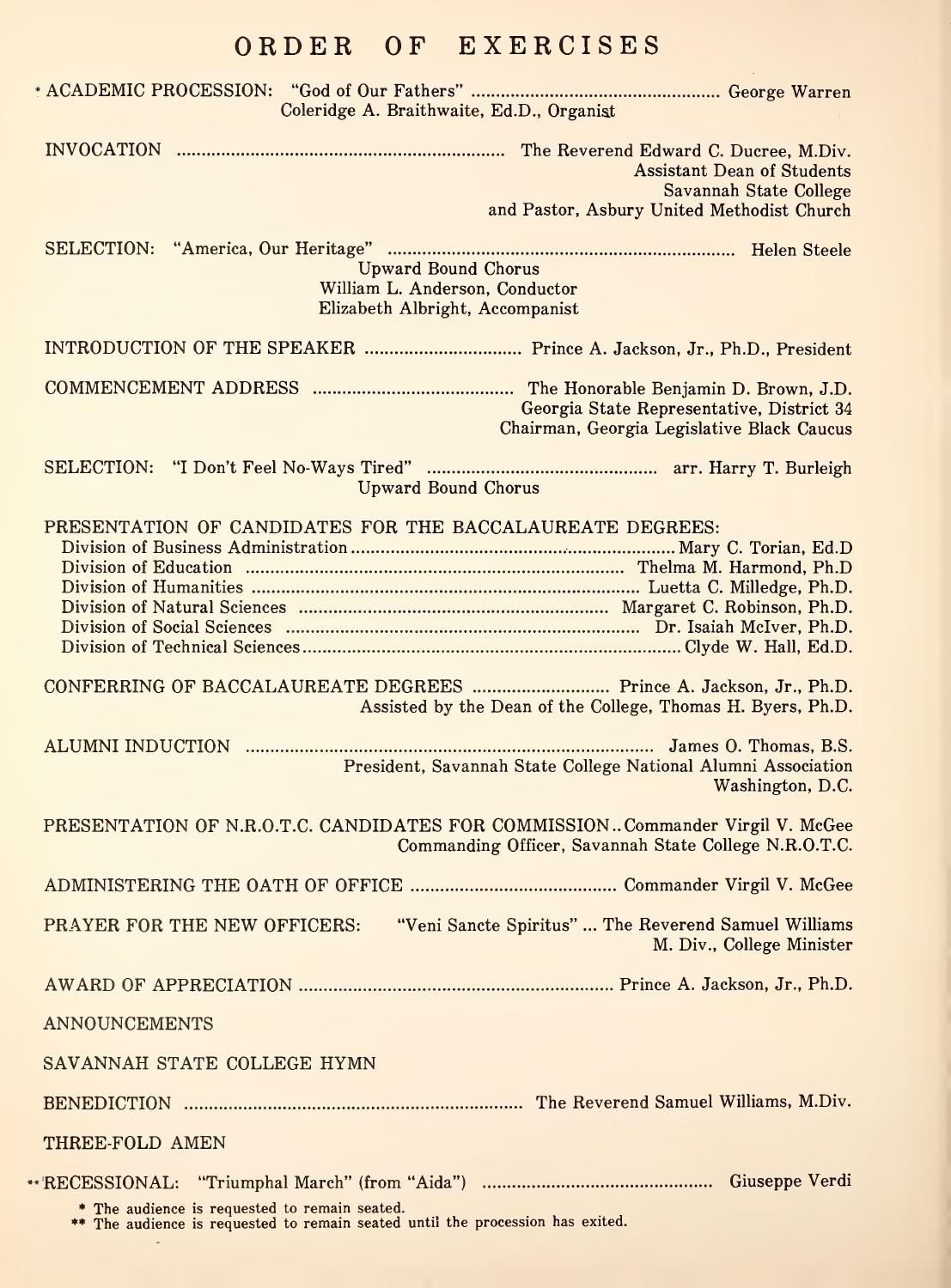# Candidates For The Baccalaureate Begree

# DIVISION OF BUSINESS ADMINISTRATION

## Accounting

#### General Business Administration

| <b>Office Administration</b> |                          |  |
|------------------------------|--------------------------|--|
|                              |                          |  |
|                              | Management and Marketing |  |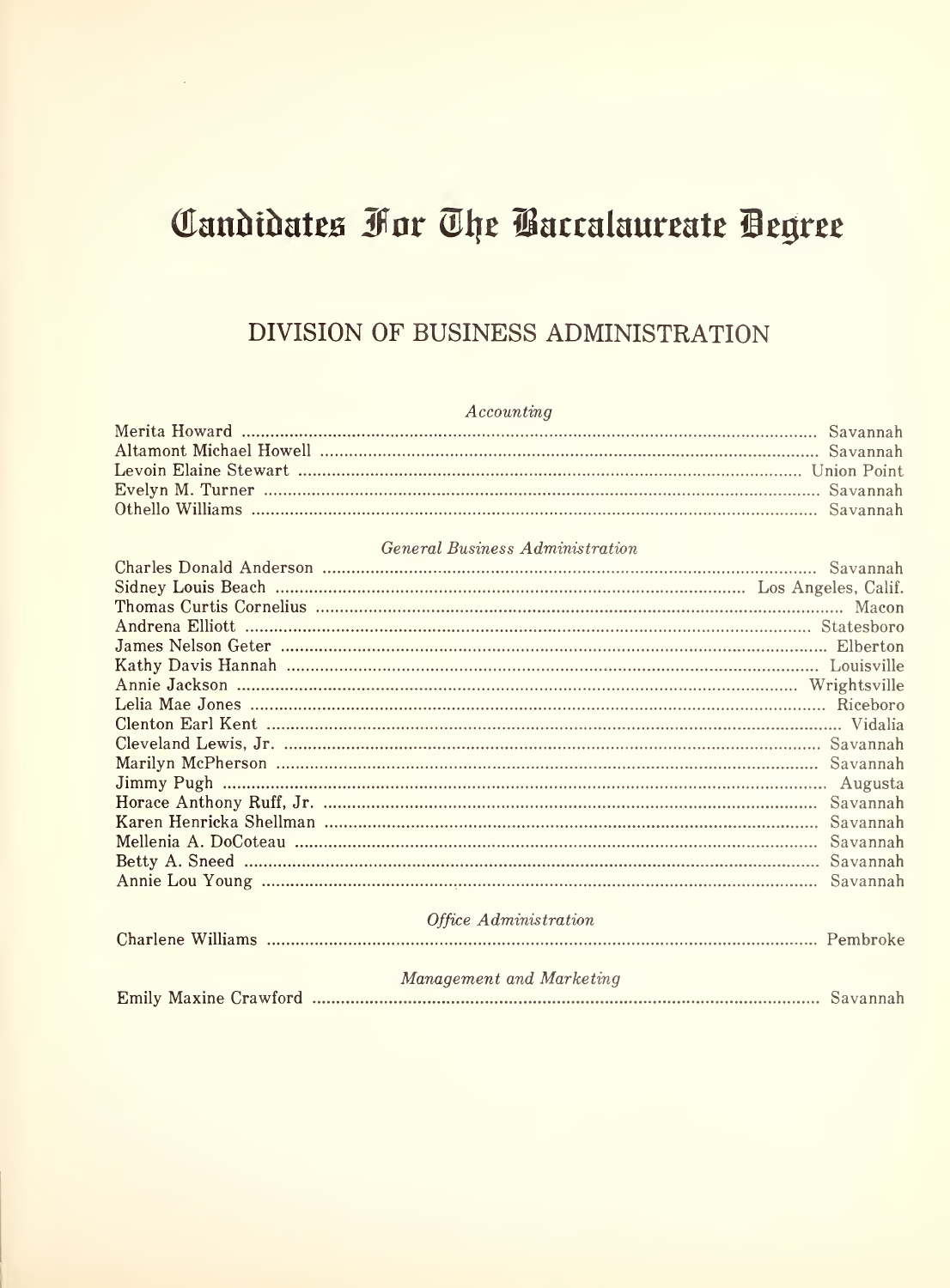| <b>Business Education</b> |  |
|---------------------------|--|
|                           |  |
|                           |  |
|                           |  |

# DIVISION OF EDUCATION

## Elementary Education

## Health, Physical Education and Recreation

|--|--|

# DIVISION OF HUMANITIES

| <b>English Language and Literature</b> |  |
|----------------------------------------|--|
|                                        |  |
|                                        |  |

# DIVISION OF NATURAL SCIENCES

## **Chemistry**

### Mathematics

# DIVISION OF SOCIAL SCIENCES

## Criminal Justice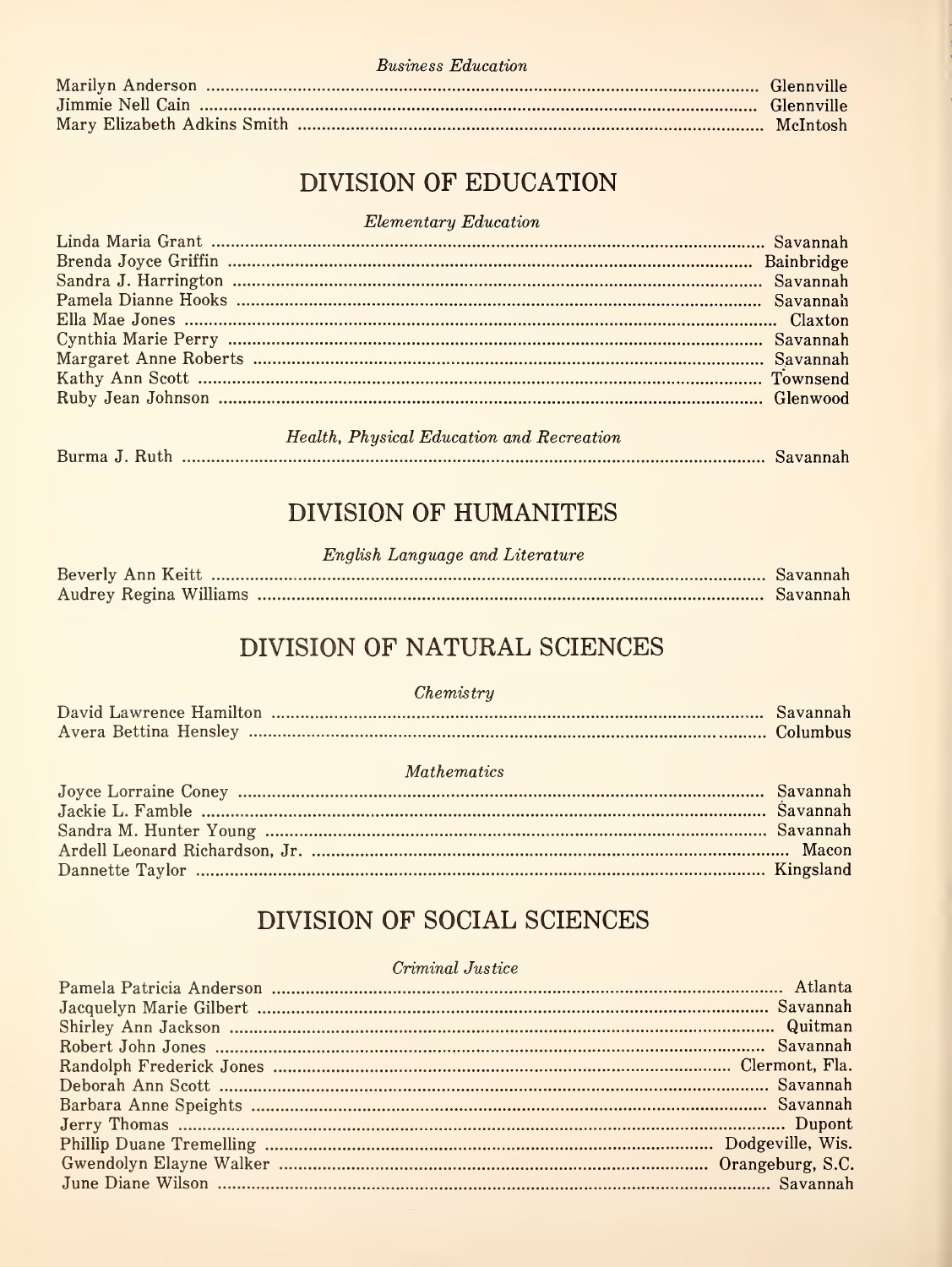## Sociology

|                                        | Waycross  |
|----------------------------------------|-----------|
|                                        | Covington |
|                                        |           |
|                                        |           |
|                                        |           |
|                                        |           |
| Social Work                            |           |
|                                        |           |
|                                        |           |
| <b>History</b>                         |           |
|                                        |           |
|                                        |           |
|                                        |           |
| <b>Social Studies Education</b>        |           |
|                                        |           |
| DIVISION OF TECHNICAL SCIENCES         |           |
| Civil Engineering Technology           |           |
|                                        |           |
|                                        |           |
| Dietetics and Institutional Management |           |
|                                        |           |
|                                        |           |
| Textiles and Clothing                  |           |
|                                        |           |
|                                        |           |
| Industrial Arts Education              |           |
|                                        |           |
|                                        |           |
| Trade and Industrial Education         |           |
|                                        |           |

Note: Appearance of a name on any list in this program must not be considered as conclusive evidence of graduation. Persons who have met all requirements for <sup>a</sup> particular degree and whose names appear on the lists in this program will receive the degree indicated.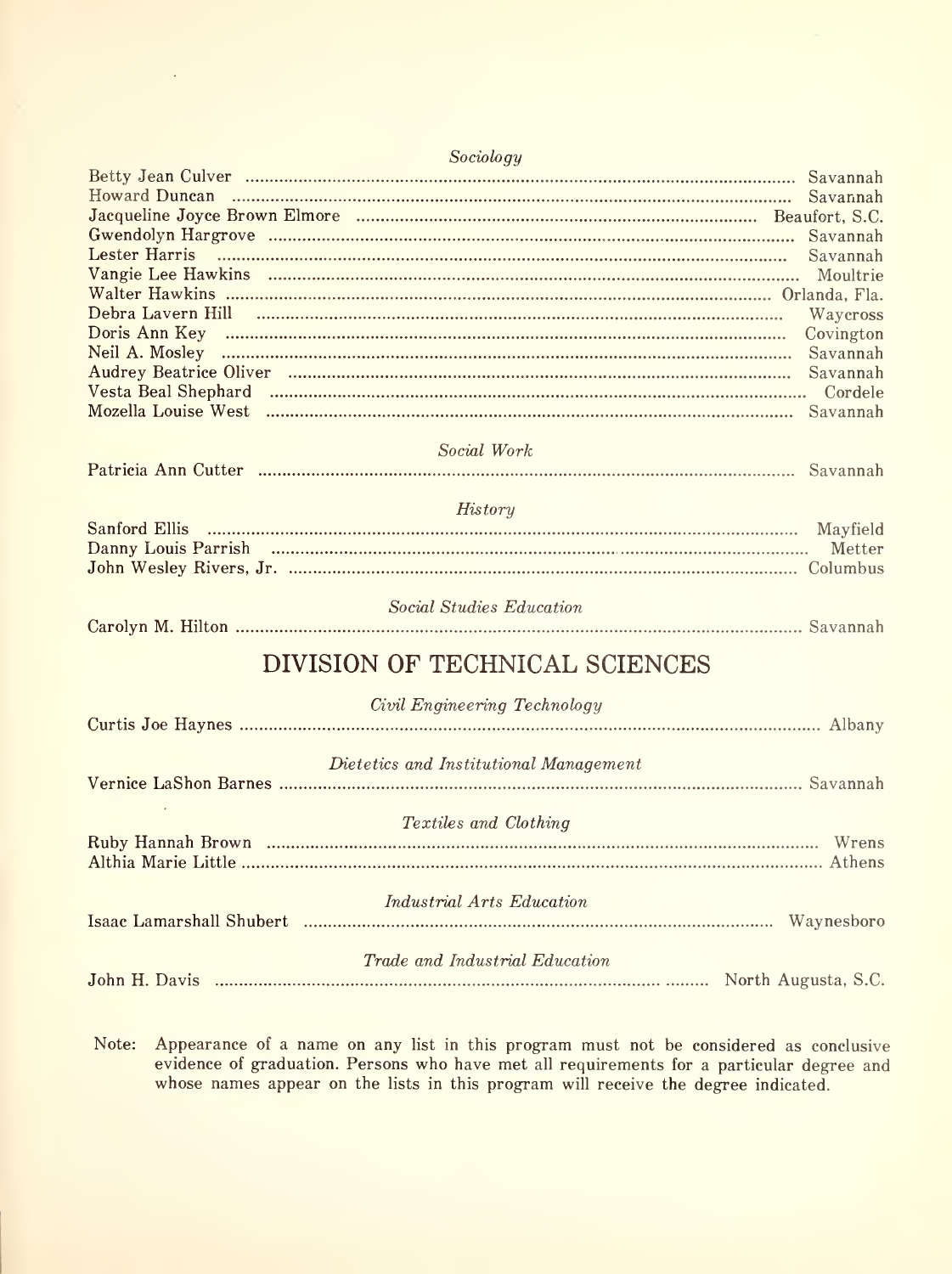## THE JOINT GRADUATE PROGRAM OF ARMSTRONG STATE COLLEGE AND SAVANNAH STATE COLLEGE

## CANDIDATES FOR THE MASTER OF EDUCATION

AND

## THE MASTER OF BUSINESS ADMINISTRATION DEGREES August 13, 1975

## MASTER OF BUSINESS ADMINISTRATION

| Matthew Joseph Daly  B.B.A. Degree | <b>Armstrong State College</b> | 1974 |
|------------------------------------|--------------------------------|------|
|                                    | University of South Florida    | 1970 |
| Phil Murray Hope  A.B. Degree      | <b>Albany State College</b>    | 1964 |
|                                    | <b>Wolford College</b>         | 1970 |

## MASTER OF EDUCATION IN BUSINESS EDUCATION

| Mary Vickers Edwards  B.S. Degree  | Savannah State College   | 1971 |
|------------------------------------|--------------------------|------|
|                                    | Savannah State College   | 1971 |
| Jerry Andrew Mims  B.S. Degree     | Savannah State College   | 1969 |
|                                    | University of Florida    | 1956 |
|                                    | Savannah State College   | 1972 |
| Barbara Morrow Stokes  B.S. Degree | Florida State University | 1964 |
|                                    | Savannah State College   | 1972 |

## MASTER OF EDUCATION IN ELEMENTARY EDUCATION

| <u>MANDIER OF EDOUATION IN ELEMENTAIVI EDUCATION</u> |                                  |      |
|------------------------------------------------------|----------------------------------|------|
| Barbara Merle Aimar  B.S. Degree                     | <b>Armstrong State College</b>   | 1972 |
|                                                      | Georgia College at Milledgeville | 1967 |
|                                                      | Claflin College                  | 1969 |
| Reatha L. Moore Butler  B.S. Degree                  | Savannah State College           | 1962 |
| Suzanne Atnip Butler  B.S. Degree                    | <b>Union University</b>          | 1962 |
| Victoria T. Dennis  B.S. Degree                      | Savannah State College           | 1964 |
| Thomas Marcus Dixon  A.B. Degree                     | Morris College                   | 1946 |
|                                                      | Georgia Southern College         | 1971 |
| Ernestine Marie Fleming  B.S. Degree                 | Savannah State College           | 1969 |
|                                                      | Savannah State College           | 1970 |
| Eugenia Taylor Gallon  B.S. Degree                   | Savannah State College           | 1959 |
|                                                      | Savannah State College           | 1965 |
| Marietta C. Hardwick  B.S. Degree                    | Savannah State College           | 1971 |
|                                                      | Savannah State College           | 1963 |
|                                                      | <b>Albany State College</b>      | 1964 |
|                                                      | Savannah State College           | 1951 |
| Louise Mallard Jones  B.S. Degree                    | Savannah State College           | 1957 |
|                                                      | <b>Pfeiffer College</b>          | 1968 |
|                                                      | <b>Fort Valley State College</b> | 1971 |
| Jimmie Cooper McGraw  B.S. Degree                    | <b>Armstrong State College</b>   | 1971 |
| Norris L. Montague  B.A. Degree                      | <b>Armstrong State College</b>   | 1973 |
| Frances Smith Patton  B.S. Degree                    | Lander College                   | 1954 |
|                                                      | Savannah State College           | 1969 |
| Margaret Dahlia Hood Rahn  B.S. Degree               | Georgia Southern College         | 1973 |
| Emmett Laurence Ramsey  B.S. Degree                  | Savannah State College           | 1973 |
| Elizabeth Stone Sahlie  B.S. Degree                  | Georgia Southern College         | 1958 |
| Merleye Grant Sanford  B.S. Degree                   | Savannah State College           | 1971 |
| Onnye Jean Sears  B.S. Degree                        | Langston University              | 1951 |
| Catherine Wade Shakespeare  B.S. Degree              | Savannah State College           | 1958 |
| Shirley Ferguson ShaverB.M.Ed. Degree                | East Texas Baptist College       | 1959 |
| Billie Sue Munden Shehan  B.S. Degree                | Georgia Southern College         | 1965 |
| Patricia Anne Smith  B.S. Degree                     | Women's College of Georgia       | 1964 |
| Ruby Cellia Stevens  B.S. Degree                     | <b>Fort Valley State College</b> | 1970 |
| Helen Allred Strozier  B.S. Degree                   | University of Wisconsin          | 1953 |
| Ollie Tate Thomas  B.S. Degree                       | Savannah State College           | 1970 |
| Sonya Ann Ferrell Ward  B.S. Degree                  | University of Georgia            | 1960 |
| Marie Rhan Williamson  B.S. Degree                   | <b>Armstrong State College</b>   | 1970 |
|                                                      |                                  |      |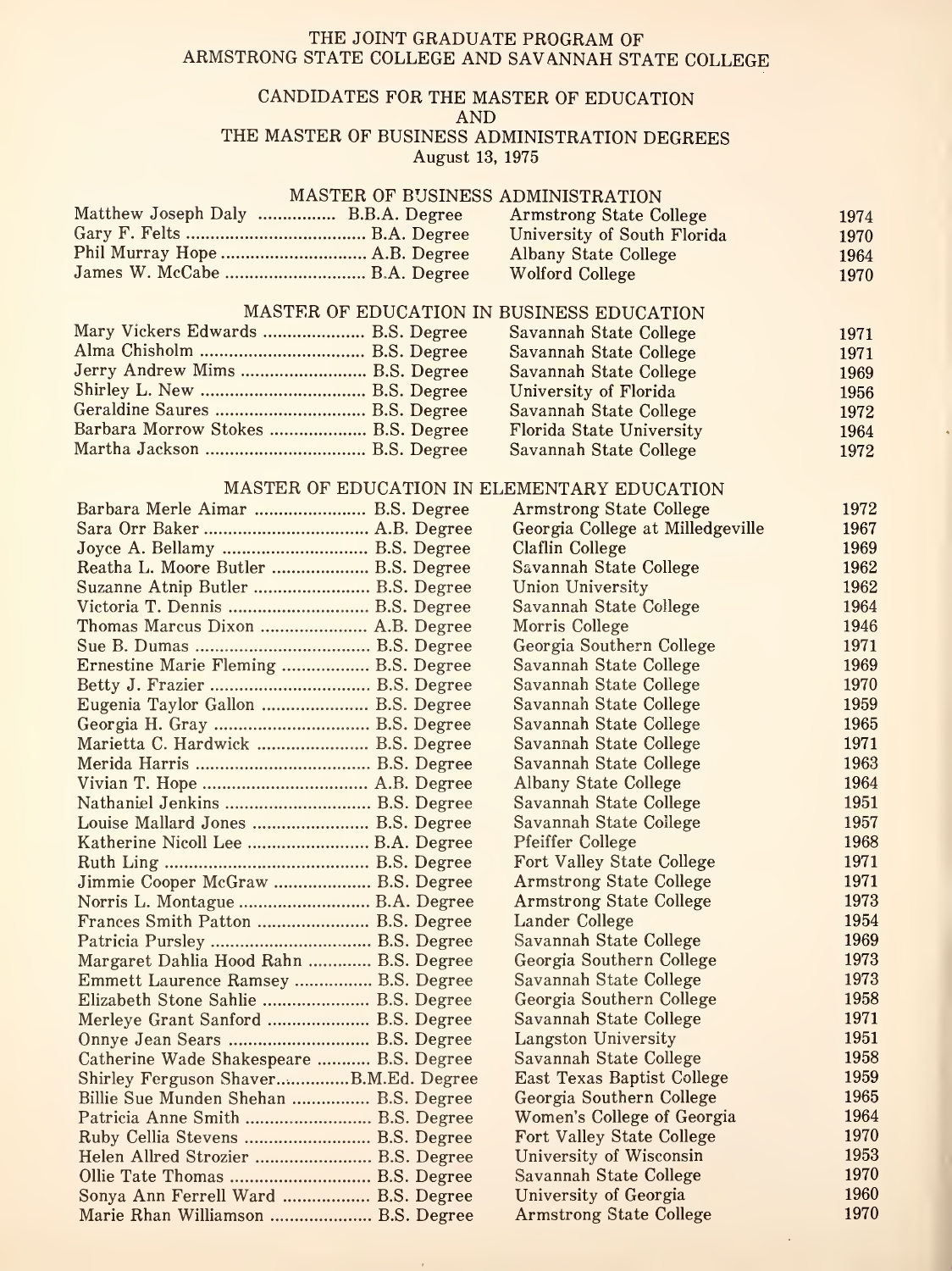## MASTER OF EDUCATION IN SPECIAL EDUCATION: BEHAVIOR DISORDERS

| Sue Ann M. Anderson  B.S. Degree     | <b>Armstrong State College</b> | 1967 |
|--------------------------------------|--------------------------------|------|
| William L. Anderson  B.S. Degree     | <b>Clafton College</b>         | 1969 |
| Melissa Ruth Arata  B.A. Degree      | University of South Carolina   | 1972 |
| Isaiah Ezel Boles  B.S. Degree       | Savannah State College         | 1973 |
| Connie Poppel Brown  A.B. Degree     | <b>Armstrong State College</b> | 1972 |
| Pamela J. Easson  A.B. Degree        | <b>Armstrong State College</b> | 1974 |
| Jane Smith Goodwin  A.B. Degree      | <b>Auburn University</b>       | 1972 |
| Shirley Cynthia Johnson  B.S. Degree | <b>Troy State College</b>      | 1973 |
| Carol Gordon Matthews  B.S. Degree   | Savannah State College         | 1973 |
| Edith S. Padgett  B.S. Degree        | Georgia Southern College       | 1969 |
| Elizabeth P. Sears  B.S. Degree      | Savannah State College         | 1971 |
| Pauline Simmons  A.B. Degree         | Georgia Southern College       | 1971 |
| Marilyn Ann Tuten  B.S. Degree       | Georgia Southern College       | 1973 |
|                                      |                                |      |

## MASTER OF EDUCATION IN BIOLOGY

|  | Savannah State College | 1967 |
|--|------------------------|------|
|  | Savannah State College | 1972 |
|  | Savannah State College | 1965 |
|  | Savannah State College | 1968 |

### MASTER OF EDUCATION IN CHEMISTRY

|  |  |  | Savannah State College | 1970 |
|--|--|--|------------------------|------|
|--|--|--|------------------------|------|

## MASTER OF EDUCATION IN ENGLISH

|  |  | Marjory Varnedoe  B.S. Degree | <b>Hampton Institute</b> | 1971 |
|--|--|-------------------------------|--------------------------|------|
|--|--|-------------------------------|--------------------------|------|

## MASTER OF EDUCATION IN HISTORY

| Dianne Snell Banner  B.S. Degree  | Valdosta State College                  | 1965 |
|-----------------------------------|-----------------------------------------|------|
| Ernest Brisbane, III  B.S. Degree | Savannah State College                  | 1969 |
|                                   | <b>Armstrong State College</b>          | 1971 |
| Glenda Ann Griggs  B.S. Degree    | Middle Tennessee State University       | 1964 |
|                                   | Savannah State College                  | 1974 |
|                                   | <b>Women's College of Milledgeville</b> | 1967 |

## MASTER OF EDUCATION IN MATHEMATICS

| Robert Edward Bailey  B.S. Degree   | Georgia Southern College        | 1970 |
|-------------------------------------|---------------------------------|------|
|                                     | Savannah State College          | 1962 |
| Gladys Cordray Robbins  A.B. Degree | Mercer University               | 1946 |
| Teresa Beatrice Smith  B.S. Degree  | Georgia Southern College        | 1970 |
|                                     | North Carolina State University | 1968 |

## MASTER OF EDUCATION IN POLITICAL SCIENCE

| Ben Francis Fargason  B.A. Degree | <b>Armstrong State College</b> | 1973 |
|-----------------------------------|--------------------------------|------|
|                                   | Savannah State College         | 1972 |
|                                   | <b>Savannah State College</b>  | 1970 |
|                                   | Birmingham Southern College    | 1967 |
| Doris Davida Woods  B.S. Degree   | South Carolina State College   | 1956 |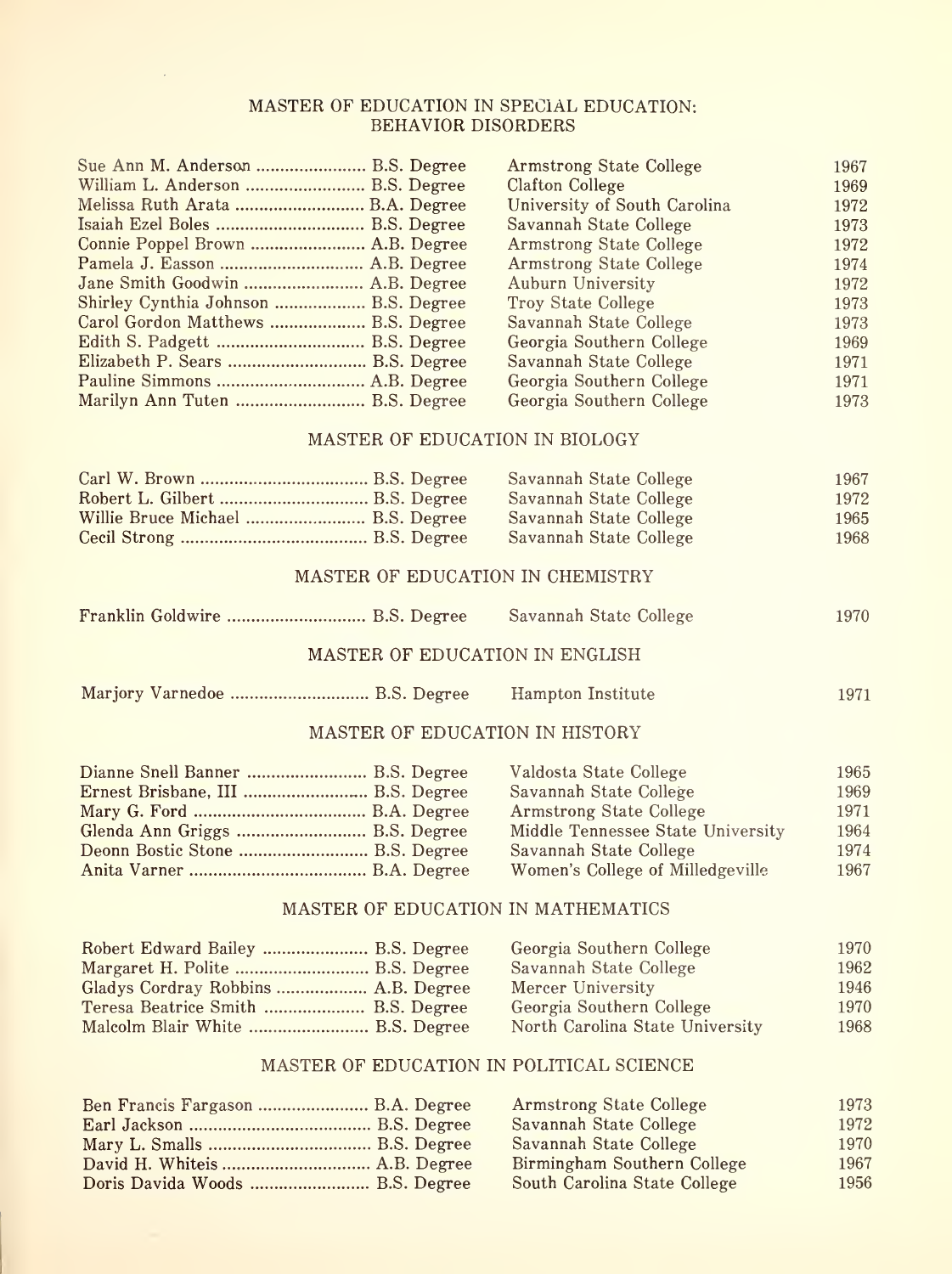# SENIOR CLASS OFFICERS

| <b>Walter Hawkins</b> | Vice-President |
|-----------------------|----------------|
|                       |                |
|                       |                |

#### \* \* \* \*

## MEMBERS OF ALPHA KAPPA MU NATIONAL HONOR SOCIETY

Pamela F. Baker

Mary Allen **Ethel Boles Ethel Boles Ethel Boles Ethel Boles Ethel Boles** 

## MEMBERS OF SIGMA PI TAU DELTA HONOR SOCIETY

Audrey Williams

\* \* \* \*

## USHERS

Midshipmen - N.R.O.T.C. Alpha Phi Omega Service Fraternity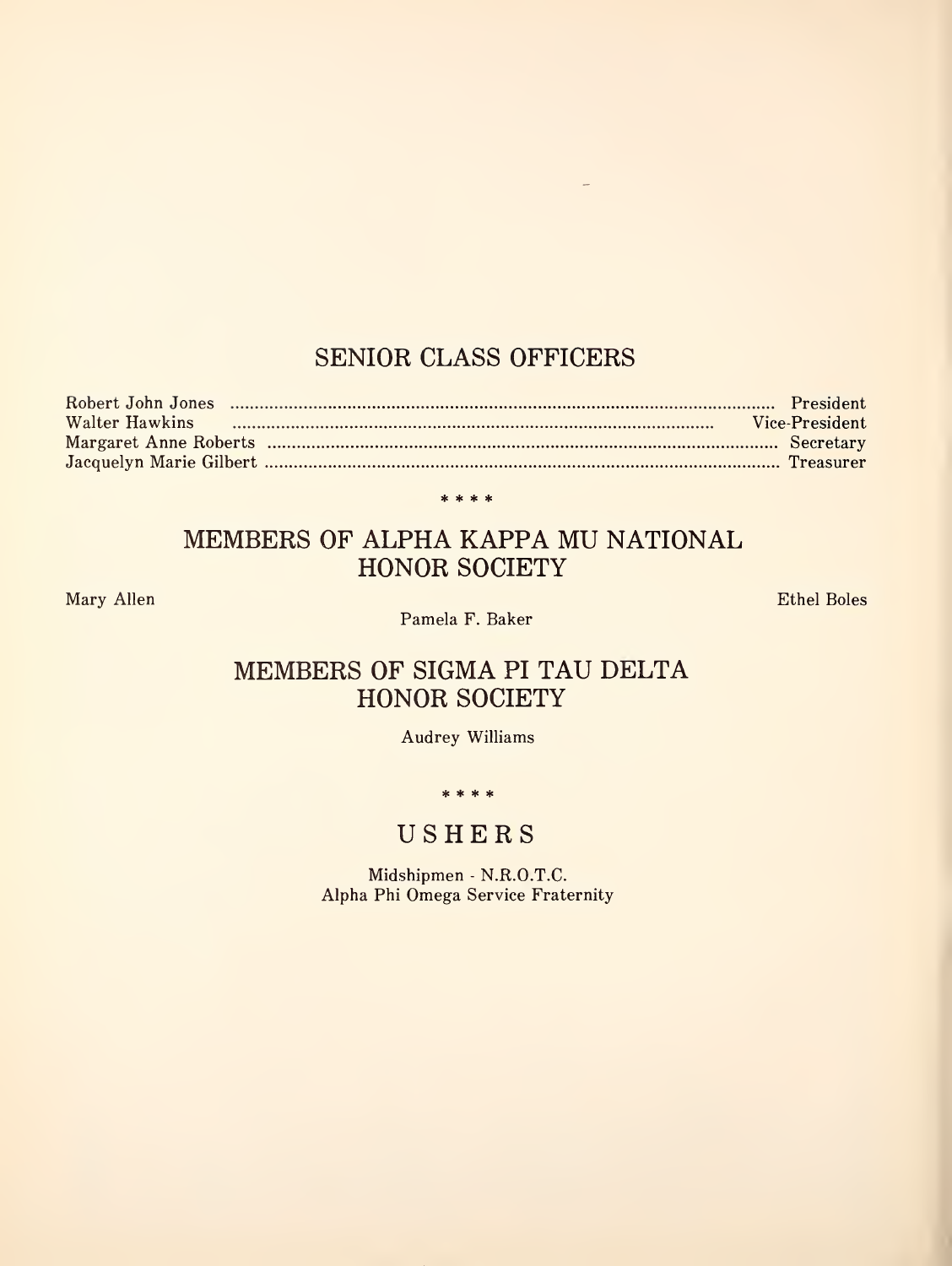## SAVANNAH STATE COLLEGE HYMN

Let us give thanks and praise to Thee, To our Alma Mater, S.S.C. Thine honor, pride, and eminence, We raise in prayerful reverence.

Guide us still from day to day, Be Thou mindful lest we lose our way; Help us know that life, short or long, Means unceasing work for weak and strong.

## REFRAIN

Where Savannah meets the sea, Where grassy plains and palms abound, Where the  $flow$ 'rs are gems of loveliness, There S.S.C. is found. We adore each beauteous scene and hall, Our all we pledge to Thee! In our hearts we'll build a shrine for Thee. We hail Thee, S.S.C.

> —J. Randolph Fisher Hillary Hatchett

## ANNOUNCEMENTS

l,

1975 FALL QUARTER FREED FOR THE RESERVIEW OF THE SEPTEMBER 15 Upperclassmen, September 17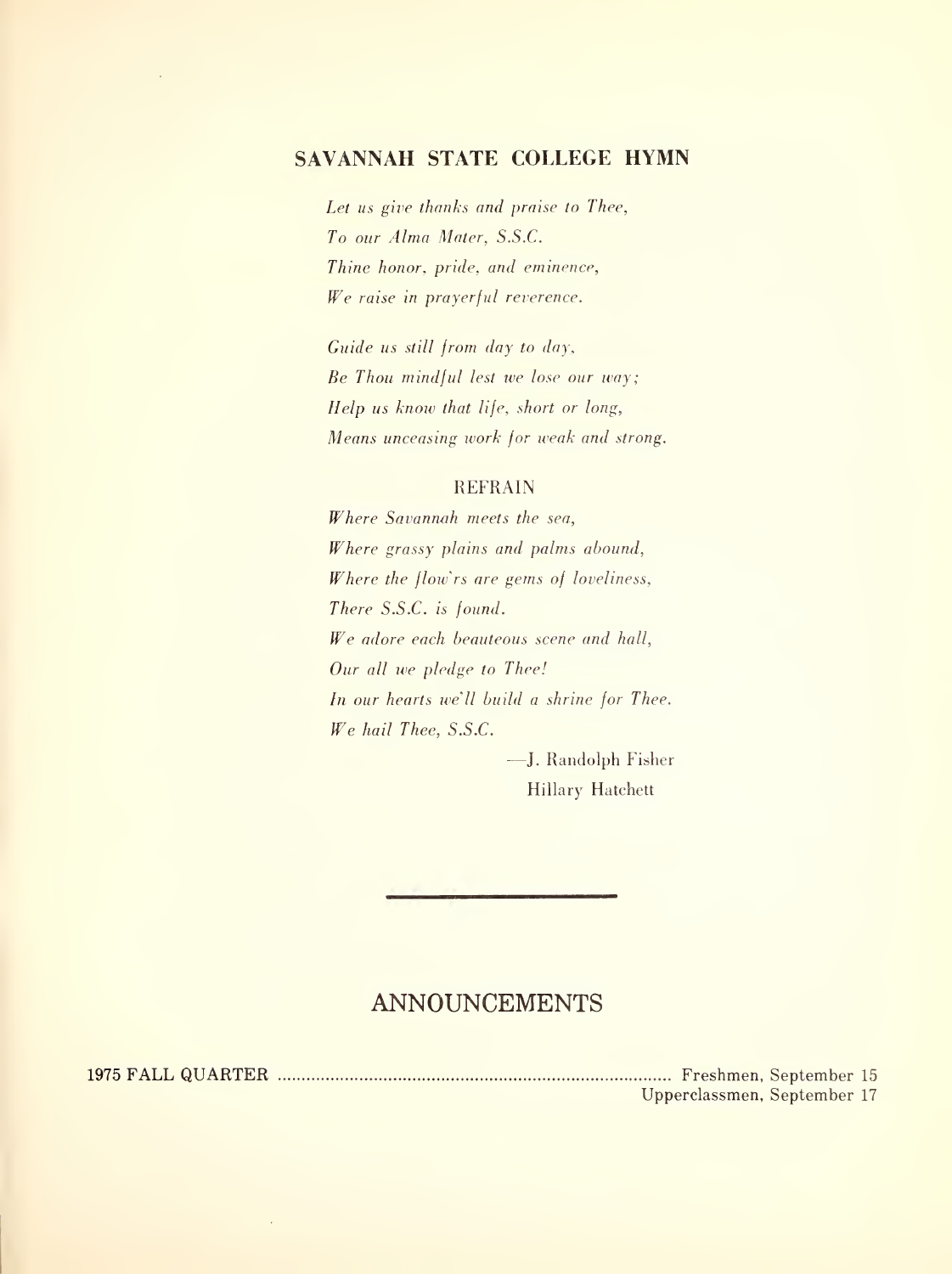## ACADEMIC COSTUMES

Modern academic dress has evolved from a type of apparel prescribed by English Medieval Universities to distinguish their schools from the lay person in dress at <sup>a</sup> time when everybody wore robes or' gowns. When American colleges and universities desired to adopt some suitable system of academic apparel a half century ago it seemed best to agree on some definite system which all might follow. Accordingly, this attire has consisted of the cap, the gown, and the hood, the latter two now differing according to the degree the wearer has received.

The modern cap, in academic dress has the same design for all degrees; black and square shaped with a tassel hanging from the center. However, the color of the tassel usually differentiates the field of study for which the degree was granted, the gold tassel being worn by doctors or by presidents of colleges and universities; but it may be added that the black tassel is correct for all degrees.

The gown, unlike the cap, differs appreciably in design according to the degree conferred on the wearer. The gown for the bachelor's degree has pointed sleeves. It is designed to be worn closed. The gown for the master's degree, worn open or closed has an oblong sleeve, open at the wrist, like the others. The sleeve base hangs down in the traditional manner. The rear part of its oblong shape is square cut and the front part has an arc cut away. The doctor's gown, worn open or closed, has long sleeves faced with velvet; three bars of velvet are midway the sleeves. The trimmings of the doctor's gown may be black or the color associated with the field of study.

The hood, while not an article of dress, is, however, the most distinctive feature of the aca demic attire. It is a black, crow-shaped badge or adornment with an oval opening and worn down the back. It enables one to quickly determine not only the degree held by the wearer but also the college or university from which he is graduated. The colors lining the hood and the size and shape of the hood make this distinction. The bachelor's and master's hoods are three feet and three and a half feet in length, respectively; the doctor's hood is four feet in length and is made with a wide panel. Hoods may be worn for only those degrees actually held by the wearers.

Members of the governing body of a college or university, and they only, whatever their degrees may be, are entitled to wear doctor's gowns (with black velvet), but their hoods may be only those of degrees actually held by the wearers or those especially prescribed for them by the institution.

In some colleges and universities, it is customary for the president, chancellor, or chief officer to wear a costume similar to that worn by the head of a foreign university.

The chief marshal may wear a specially designed costume approved by the institution.

For all academic purposes, including trimmings of doctor's gowns, edging of hoods, and tassels of caps, the color associated with different subjects as prescribed by the revised American Intercollegiate Code is as follows:

At Savannah State College, the lining of the hood has an orange chevron on a blue background to represent school colors. A faculty member wears the color of his alma mater.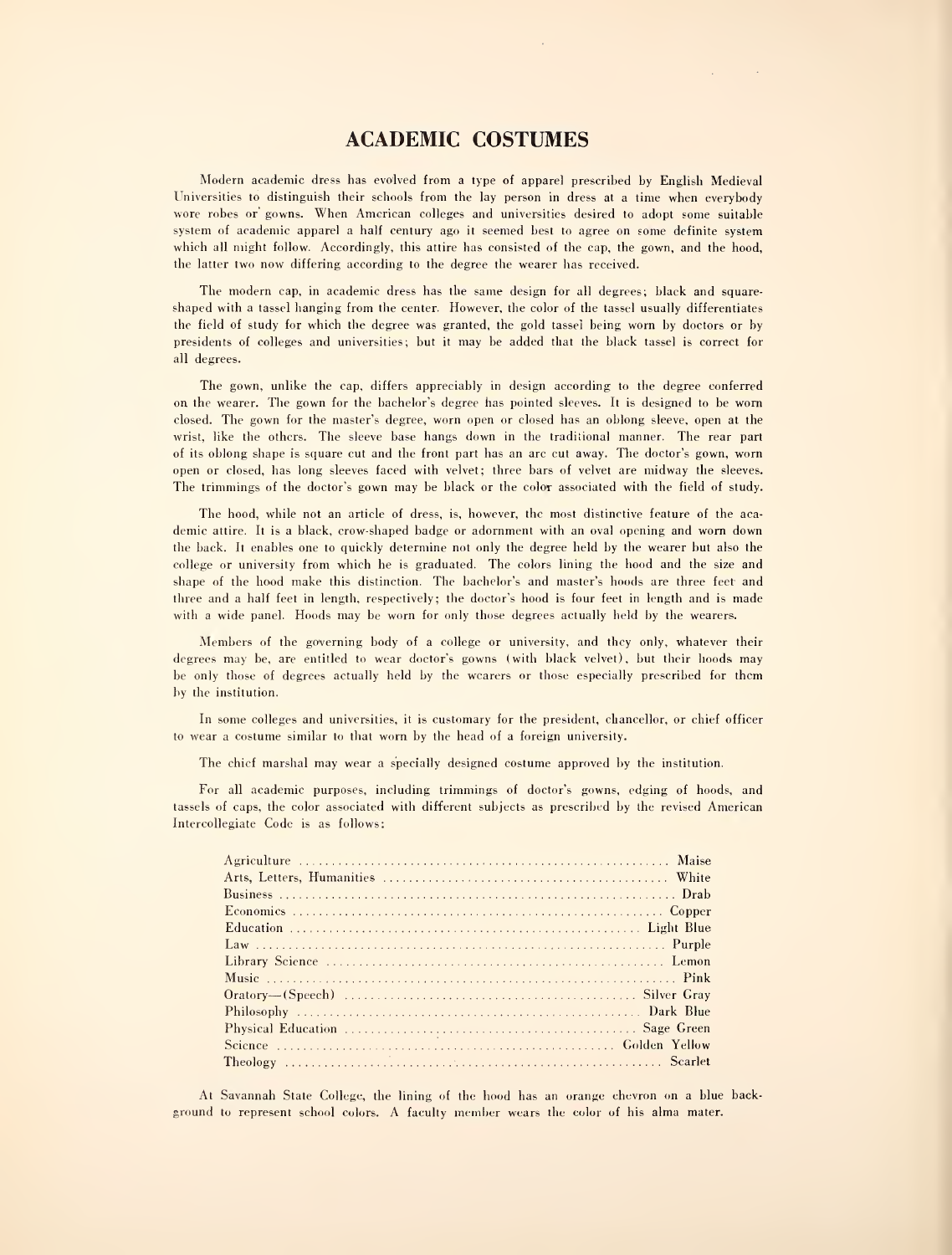